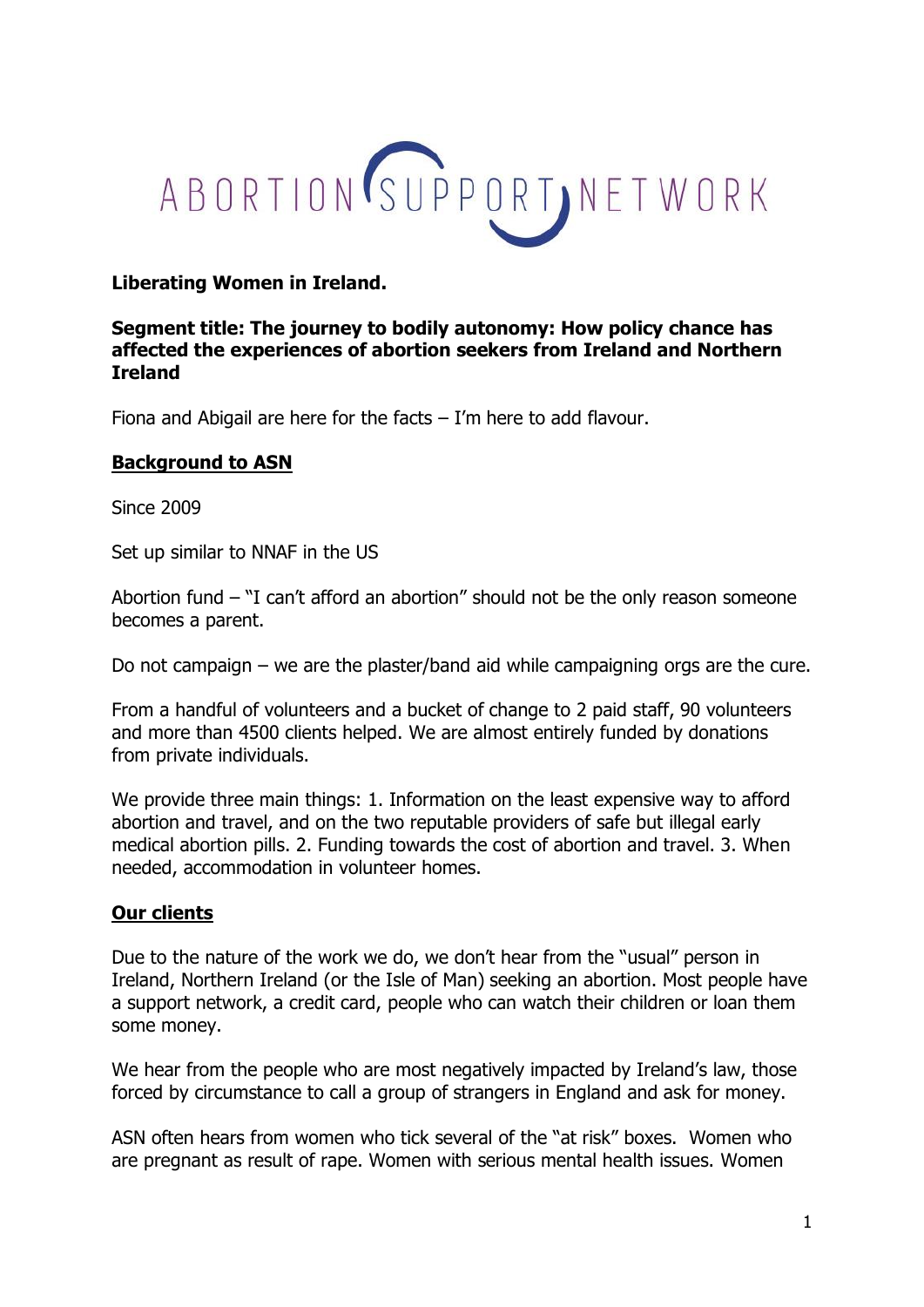with medical conditions. Women in or escaping abusive relationships. Homeless women. Women with addiction issues.

Our clients have ranged in age from a woman of 53 to a girl of 12. Many of them do not have the passport required by Ryan Air and some do not have any photo ID at all. Some have money, but don't have access to factual information – have you tried googling "abortion" from an Irish IP address? Go ahead. Try it. Others think an abortion will cost a thousand euro or more (which it can but doesn't have to) and by the time they've spent weeks raising funds, the price of the abortion has gone up.

Many people, even informed, pro choice people, think that, while criminalising abortion is bad, it is no great hardship for people to "just travel." Because Ryan Air is cheap, and England is just a few miles away, right?

For our clients, it's not that simple.

The dozens of bits of information you need to get unpregnant in Ireland mount up quickly and add a huge amount of stress to what is already a difficult place to be in – pregnant in a country with no abortion. This often drives people into a tailspin of despair. The number of women who tell us they were considering suicide before finding our website or phone number is nothing short of horrifying.

Here are some of the clients who have contacted us:

A woman in a refuge worried she'd lose her space in a hostel if she travelled for an abortion

A woman who lived in a small village where everyone knew everyone and she didn't want anyone to find out, so it was tough to find a babysitter or any reason to be away

A woman who was trying to regain custody of her kids, so was trying to arrange the abortion around the days she was allowed visitation

A woman who had a panic attack at the airport – literally could not get on the plane – and had to book new flights for herself and a support person on another day.

A woman who could only travel when her abusive partner was at a stag do

A number of cases where the client had children with severe care needs, or a husband or family member with severe care needs who couldn't be left alone or with a normal minder

A client with gender dysmorphia who wasn't sure if we would help him or if the clinics would treat him. He almost didn't contact us and was considering doing something dangerous.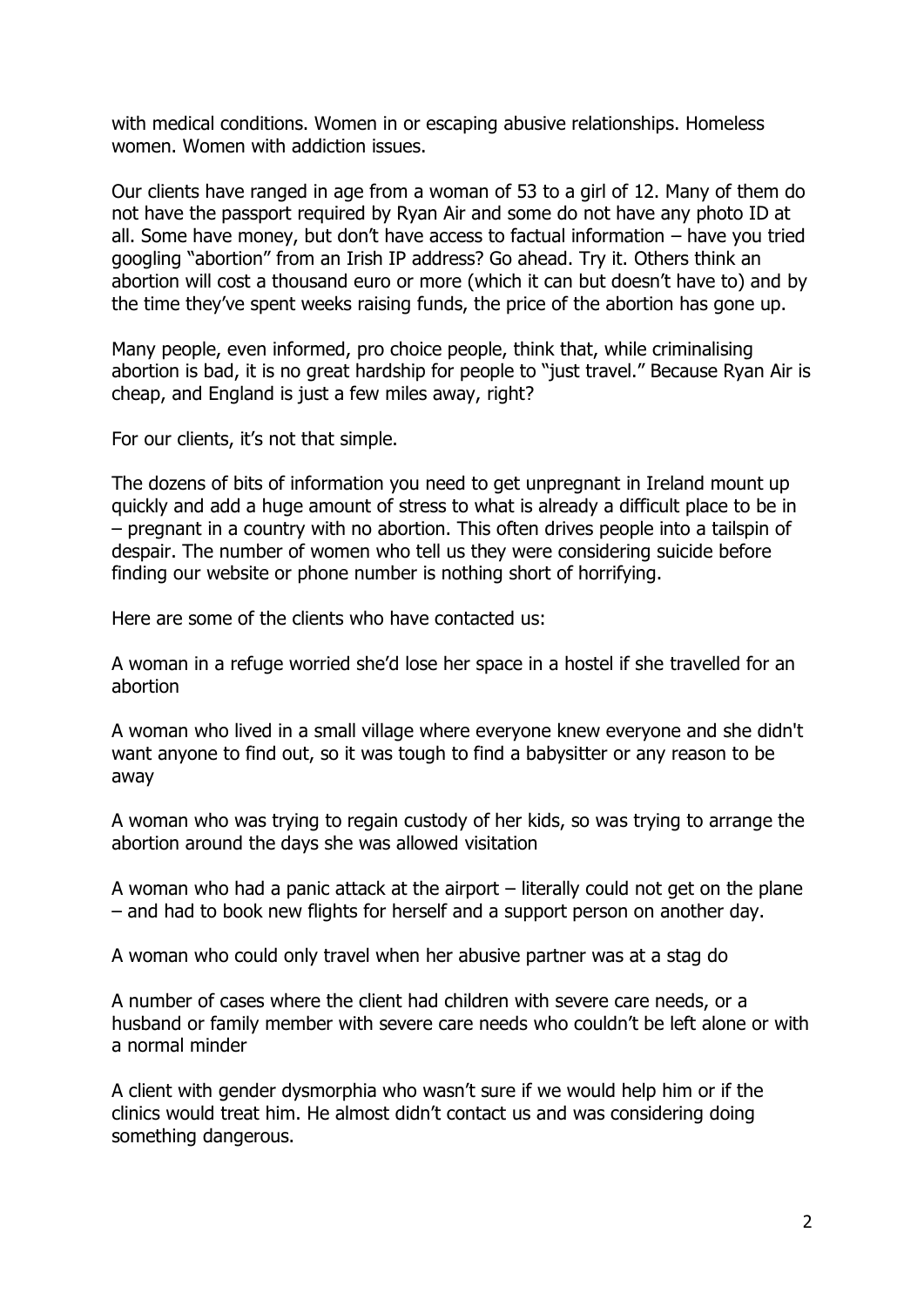A woman who had just started a job after months of unemployment and was really worried about having to take a time off during her probation period

A number of women who had their ID documents stolen or destroyed by abusive partners

That's just a sample. There's other logistical issues to consider.

If you live outside Cork, Dublin, Belfast or Derry, your ability to travel is made more difficult by a lack of daily service between the island of Ireland and England. For instance, if you live in Galway, your closest airport is Dublin, which is a three hour bus (if there is no traffic).

The cheapest airline, Ryan Air, insists on a passport, which not all people have. Other airlines, that accept alternative forms of ID, are more expensive. And somehow our clients never need to fly at times when fares are cheap.

In fact, there are factors that can make flights very expensive, such as football games or school holidays, or unavailable, like high winds, snow storms, and Icelandic volcanoes.

Refugees, asylum seekers, migrants, and international students may need visas to travel.

Members of the Irish traveller community and other at risk groups, such as the homeless, may have trouble accessing services.

## **AND NOW?**

But wait – I hear you all saying. Abortion is now free for those in NI who travel, and didn't Ireland just legalise abortion? Well, the answers to those two questions are YES, but, and NO.

## **NORTHERN IRELAND**

Let's go with the yes, but first. In Northern Ireland, many women don't know about the programme, announced in July 2017 but officially put into place in March 2018. There has been no promotion of it from the NI Department of Health, and we still receive calls from people who do not know it exists.

When the scheme first started, but before there was a Central Booking System in place, there were a number of hiccups in provision, especially with out of clinic provision for those with health issues.

Now, as with then, many women are not able to travel, due to domestic abuse situations, caring responsibilities, or other reasons. We've also seen that women with physical health complications have had to fly to English hospitals twice – once for a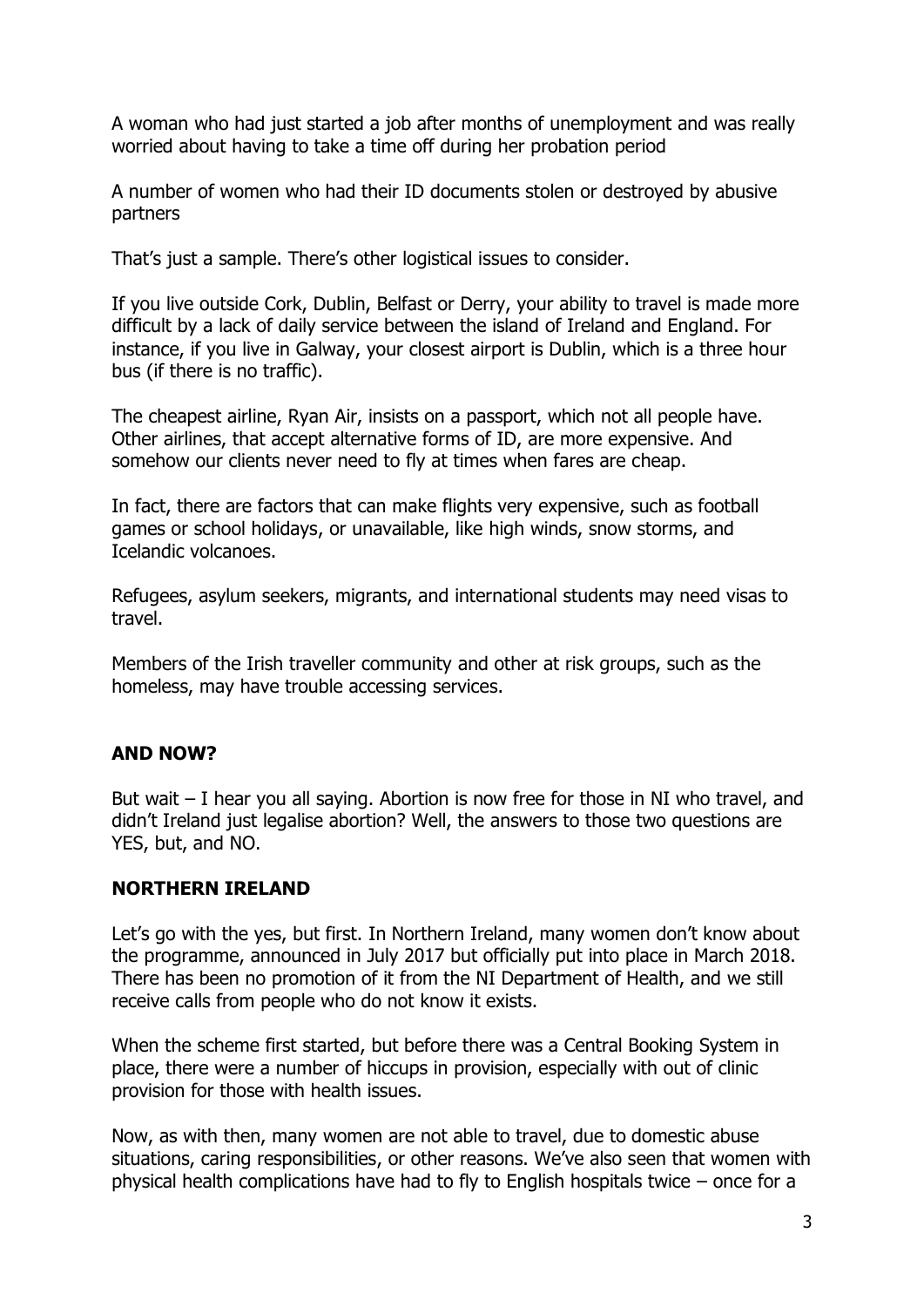consultation and again for the treatment. Not everyone can leave the country once, let alone twice.

So while free provision in England is great, it, like ASN, is only a plaster to what is really needed, which is free, safe, legal abortion IN Northern Ireland.

# **THE REPUBLIC OF IRELAND**

The Republic of Ireland did not, as many people believe, just vote to legalise abortion. Repealing the  $8<sup>th</sup>$  Amendment – which happened after a brilliant and beautiful campaign – simply clears the way for the Irish government to create an abortion law. And because of court challenges and other hold ups, the result of the referendum hasn't been certified yet. As of yesterday, we were still waiting for the President of Ireland to sign off on it. Once that happens, the elected officials of Ireland will need to create an abortion law and figure out how to provide in country services.

Not to rain on anyone's parade, but it took Ireland 22 years to legislate for abortion to save a woman's life, and the resulting law, the Protection of Life During Pregnancy Act, is the piece of garbage abortion law Ireland has in the interim. The "PLDPA" supposedly allows abortion in cases where pregnancy will make a woman die, including from suicide. In practice, this has led to a teenage refugee pregnant from rape delayed in getting an abortion until the foetus was viable, and given a csection (Or the Miss Y case), and two ASN clients who tried to kill themselves twice while trying to prove they were suicidal, both get told they were not suicidal enough to get abortions in Ireland.

While I am optimistic that legislation will pass more quickly this time around, I am very concerned about the optimism shown by some Irish politicians and others, who seem to think Ireland will have country-wide provision by January 2019. As the abortion fund helping those who can't get abortion in Ireland, we always look for both the worst case scenario, as well as for those who are likely to fall through cracks and still need to travel for provision.

For right now, nothing has changed for those in Ireland who need abortions. Time will tell what will change, and I am waiting for the answers to a number of questions:

What will the legislation allow?

Who will provide abortion?

How many will conscientiously object?

In a country with no national health service, how much will abortion cost?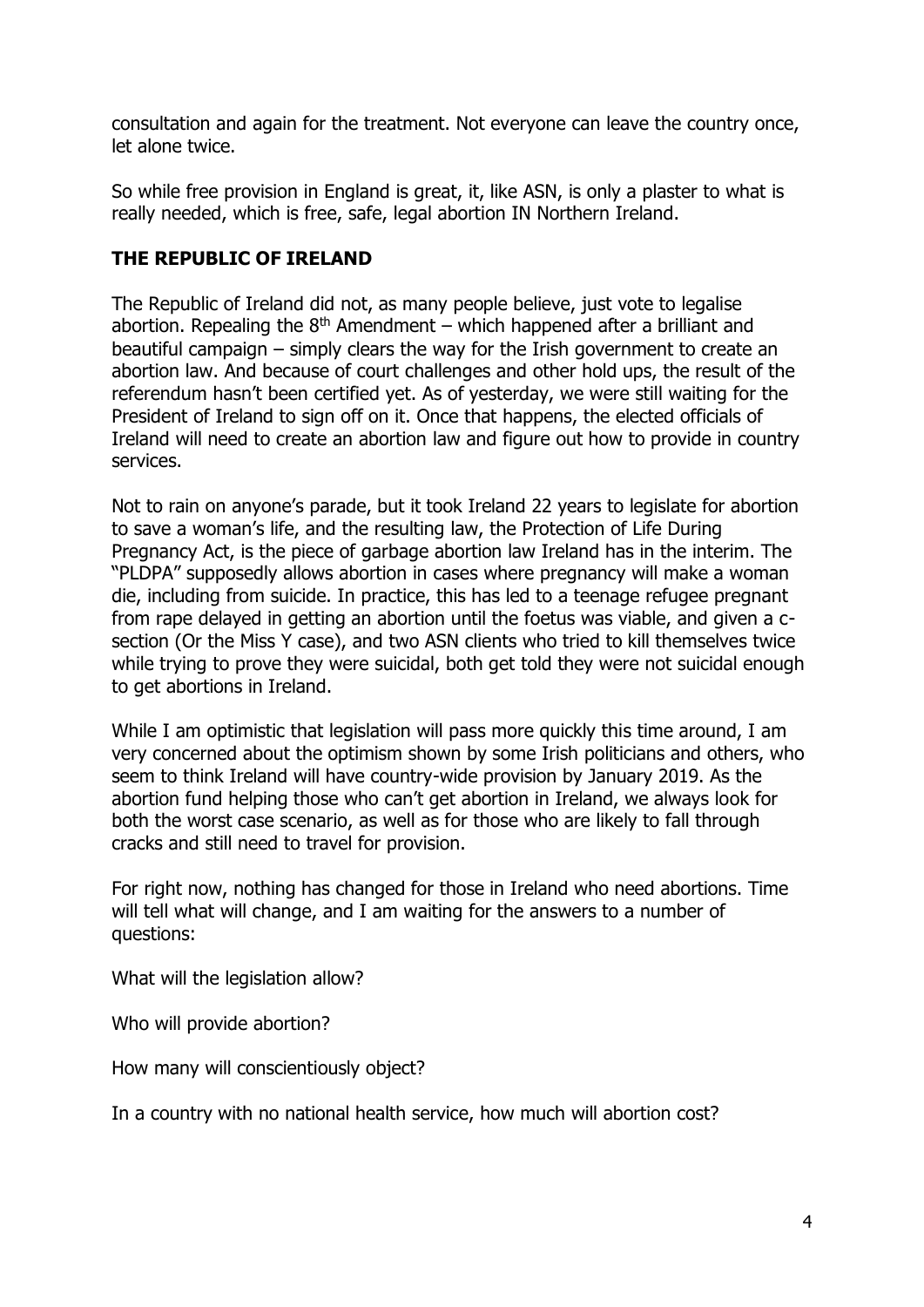Will they keep the proposed 72 hour "reflection" period? If they do, will that mean three appointments – one for consultation, and then two for medication? I believe the current cost of a GP appointment in Ireland is about E70

What will happen to people who present at 11w5d and are put over the time limit by the wait period?

Will provision extend to those who are migrants, Irish Travellers, refugees, and asylum seekers?

What will happen in the cases where the EMA protocol is unsuccessful? Most GP surgeries do not have ultrasounds, and it's difficult to obtain scans for women who have wanted pregnancies so will this mean women are told to wait 4-5 weeks to take a test?

Will those in RoI who decide to take EMA online instead of "out" themselves – as many in NI currently to - still risk criminal prosecution?

How many GPs will refuse to provide abortions due to conscientious objection?

And on and on our list of question goes.

We also expect that 600 to 700 women will still need to travel for post 12 week care each year. And basically, we are waiting and seeing what happens. From an ASN perspective – which is to follow Murphy's law of "what can go wrong, will" or even PT Barnum's law of "Murphy was an optimist" – we are keeping an eye on the worst case scenarios.

We worry that the continued insistence that there will be provision across Ireland come January will lead to those who discover unwanted pregnancies in October, November and December to wait for treatment, and then be forced to travel to England for a more expensive, second trimester procedure at a time when English clinics are historically busy.

We worry that so many doctors will opt out of abortion provision under a conscientious objection clause that women in more rural parts of Ireland will need to commute long distances via to attend up to three appointments to receive care. If abortion is not free, it may well be easier and less expensive for those women to travel to England for one day treatment.

We worry that the most vulnerable clients – migrants, refugees, women in or escaping abusive relationships, minors, Irish Travellers, and others – will fall through the cracks of provision in Ireland.

We worry that the stigma around abortion will take a very long time to dissipate and that many women and pregnant people will be unwilling to go to their family doctor – who may well be a friend of the family, or otherwise close to them in their personal lives – to discuss abortion.